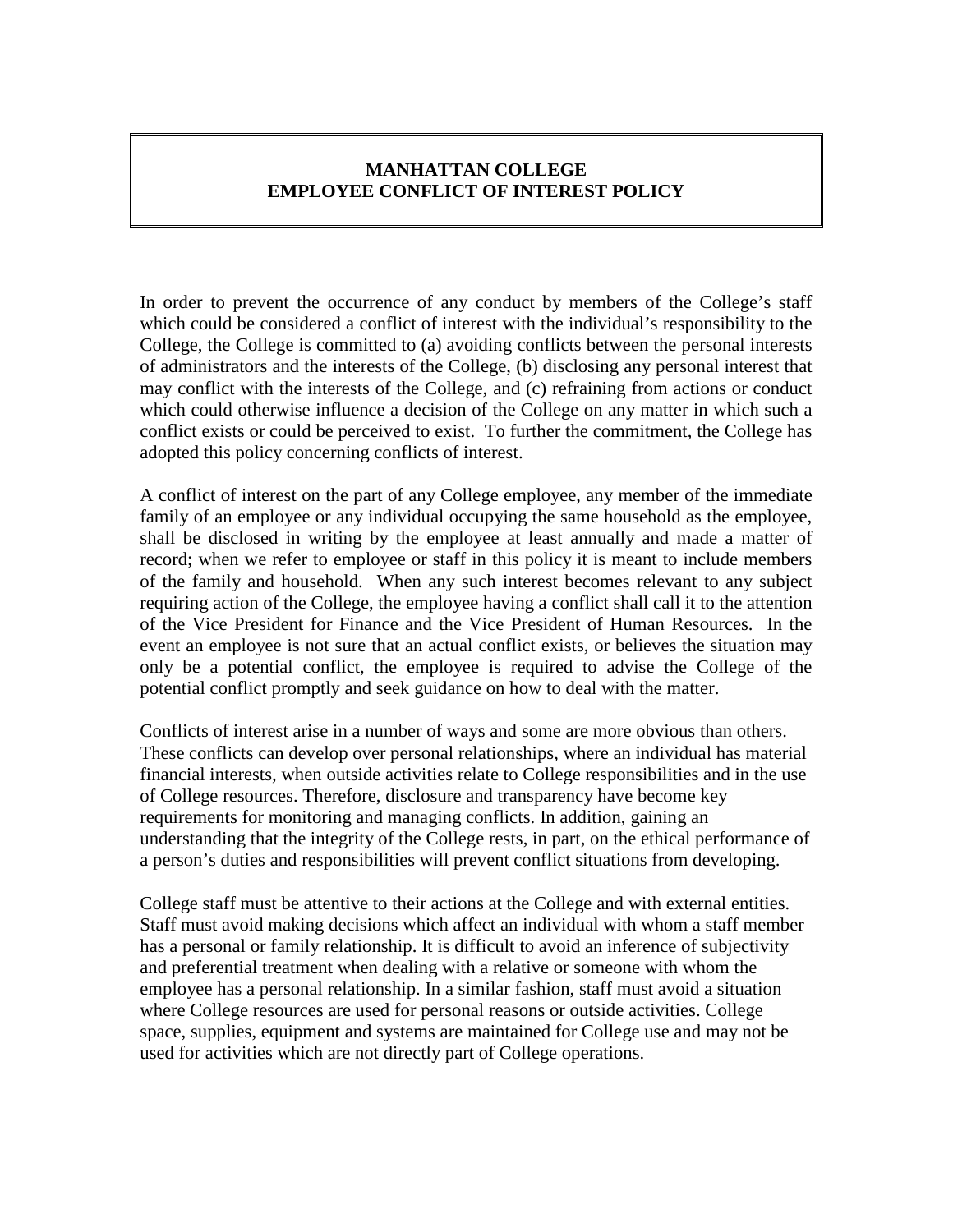Conflicts can arise when staff engage in transactions for the College. Staff are not to encourage or permit College business to be placed with any entity or vendor with whom the staff member has a financial relationship or interest, or where there is a family or close personal connection. A staff member should not engage in College business with any entity or vendor which provides any benefit to the College employee, such as payments, gifts or favors. Similarly, a staff member should not take a consulting or advising position with an entity or business which does business with the College. In all of these potential situations, the staff person must disclose the opportunity or offer to the College for their review and consideration. Gifts or entertainment generally are to be declined so that not even an appearance of impropriety can arise.

When College staff engage in activities and business interests outside their College position, they are to avoid the creation of any conflicts with their primary position with the College. A staff person who engages in outside consulting should not do so in a manner that impacts the individual's responsibility to the College. Where a staff person sits on an outside Board or works with an outside organization, it is important that it not create a conflict with their duty to the College.

The employee having such a conflict shall not participate in or use any personal influence in the discussion of the conflict arrangement or make any recommendations regarding the subject of the conflict. However, the employee will explain the nature of the conflict, and will provide pertinent information requested by the College when the employee's knowledge of the subject will assist the College. The employee who has a conflict will not participate in any decision-making meeting on the subject, will not make a decision on the matter, and will not try to influence the College's decision. An employee in a potential conflict situation will refrain from any actions that could further the conflict. A memo noting the disclosure of the conflict shall be prepared and maintained where practical.

Human Resources annually shall make available to employees copies of this policy, and shall have the copy of the policy signed in acknowledgment of its receipt by senior academic and administrative staff, those in a position to influence College decisions, and as the need arises. The employee has an on-going independent obligation to advise the College in writing if a conflict, or potential conflict, develops after the annual disclosure has been completed.